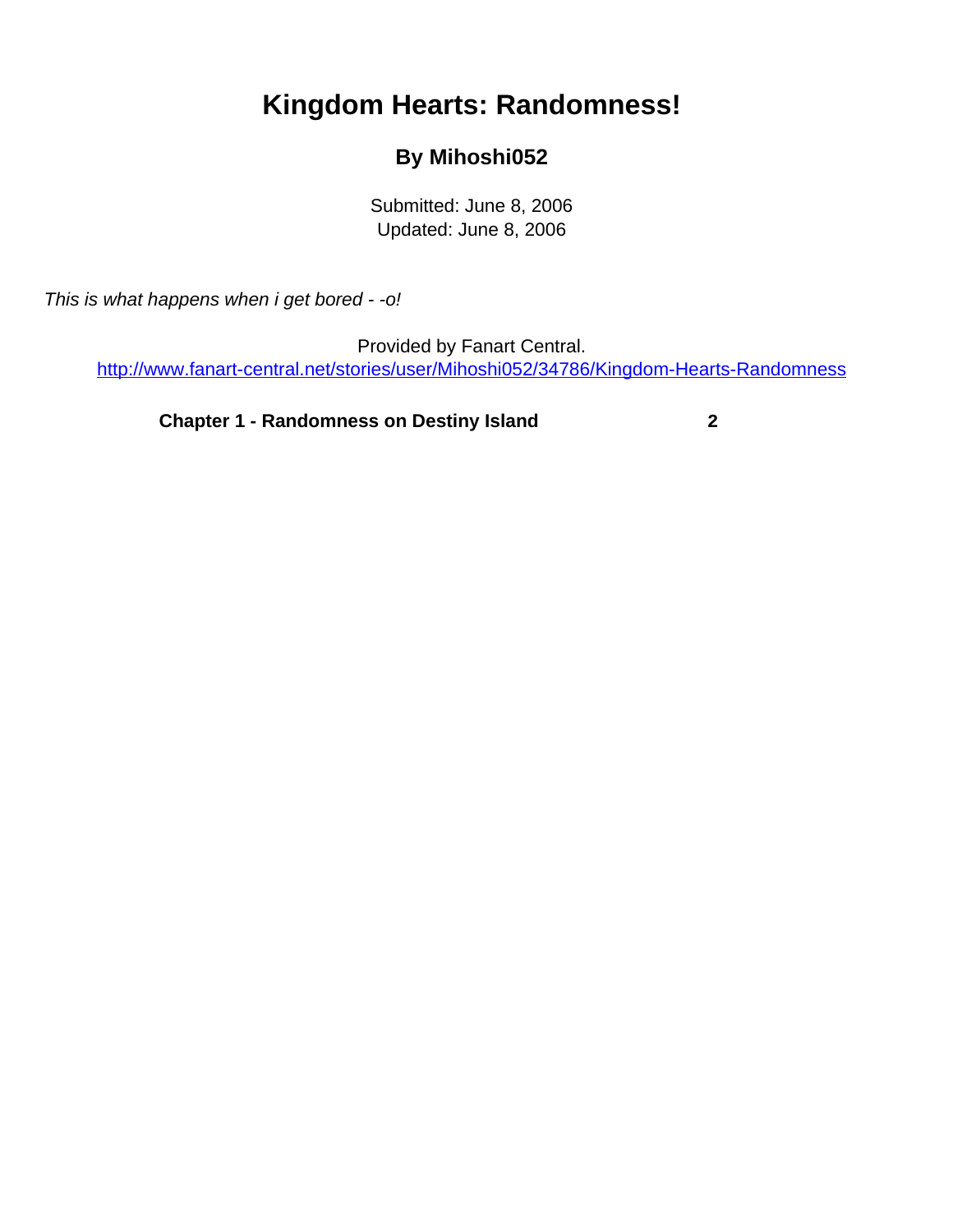## **1 - Randomness on Destiny Island**

<span id="page-1-0"></span>Well, Chya! While me and a friend were playing kh1 yesterday ideas popped into my mind for a story. And so here it is!

Destiny Island!

Kairi: We done with the boat?

Sora & Riku: No.

Kairi: Are we done yet?

Sora & Riku: No!

Kairi: Are we done now?

Riku: dog! STFU! If you ask me that again ill take this log and shove it up your...

Sora: Riku!

Kairi: - - Im bored!

Sora: No duh! \*kicks log\* FTS!

Kairi: Wait i got an idea!!!

Riku: this cant be good...

Kairi: I''ll be back! \*runs off\*

Sora & Riku: ?

Kairi: \*brings out radio\* Lets PARTEH! \*plays simple and clean (the one at the beginning of kh1)\*

Sora: Whoo! \*takes off jacket and swings it around his head\*

Riku: Im surrounded by idiots - -;

Sora & Kairi: \*singing to song\* Dont get me wrong, I love you. But does that mean I have to meet your father?

Sora: Come on Riku! Dance!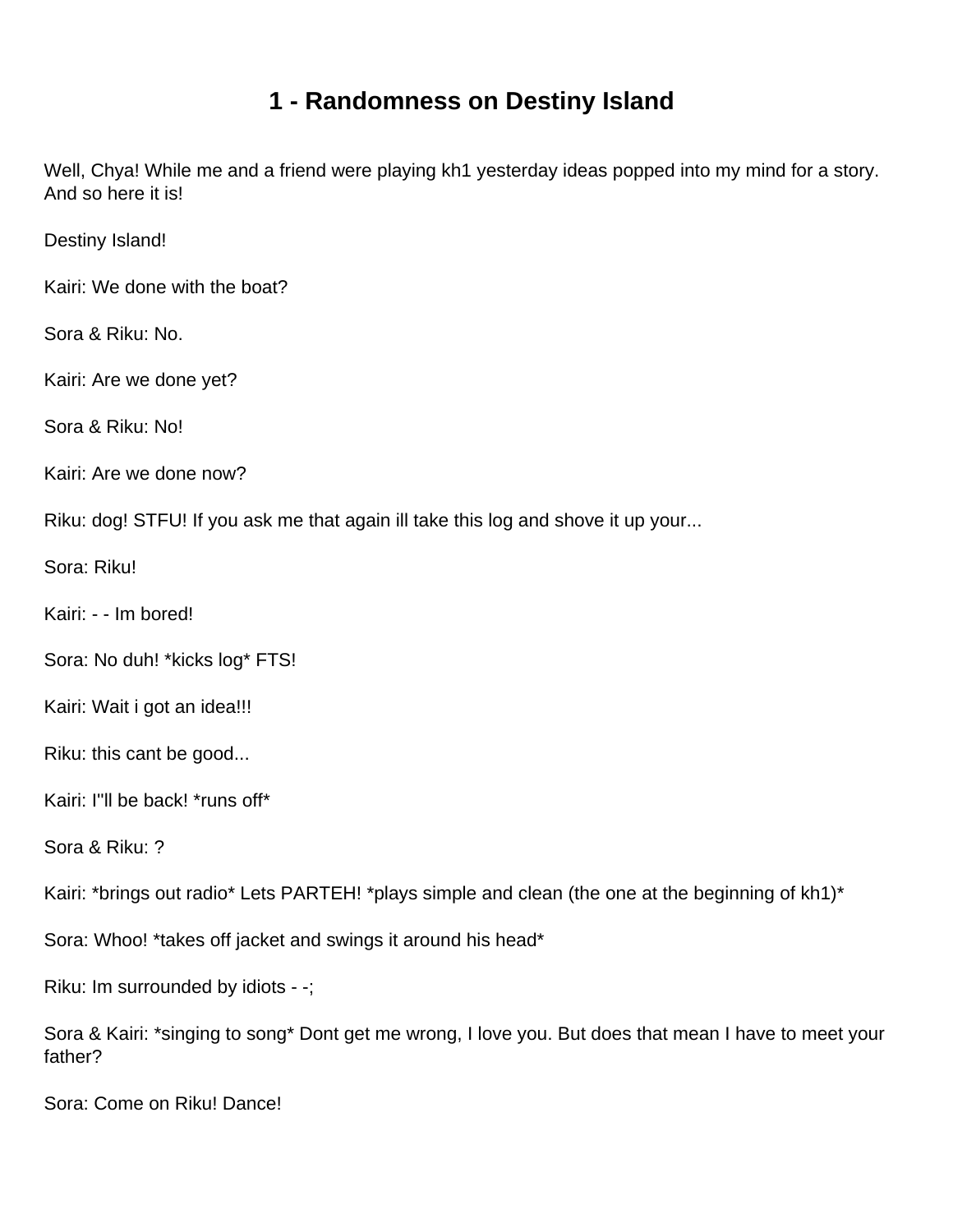Riku: No...

Kairi; Party pooper!

Sora & Kairi: \*singing\* When you walk away you dont hear me say, PLEASEEEEEEEEEEEEEEEEEEEEEEE! Oh baby dont go.

Riku: Damn! You sound BAD!

Riku: \*taps foot\* Wha? No! Must...............not..............dance!!!!!!!\*gets up and dances\*

Sora: Whoo! Go Riku!!!!

Kairi: Yeah! Take it off!

Riku: \*slowly takes off shirt and swings it around head while singing\* Hold Me. Whatever lies beyond this morning is a little later on.

Selphie \*puts money in Riku''s pants and runs away\*

Riku: wtf?

Sora: Regardless of warnings, the future doesnt scare me at all. Nothings like before! Oh!

Wakka: Having a little strip show yah?

Sora & Kairi & Riku: Huh? \*music ends\*

okies, Now Sora has to fight Riku...

Kairi: My bet is on Riku!

Selphie:Yeah!

\*Riku and Sora start fighting\* After about 15 minutes...

Sora: Whoo! I kicked Riku''s @\$\$! Whoo! \*victory dance\* \*shakes butt in Riku''s face\* How do you like me now?

Riku: TT; \*kicks Sora in the water\* Just the same.

Sora: \* coughs\* Help I cant swim!!!

Riku: Liar...\* seconds later\* Maybe he cant swim....

Kairi: Sora! I''ll save you! \*runs toward the ocean\*